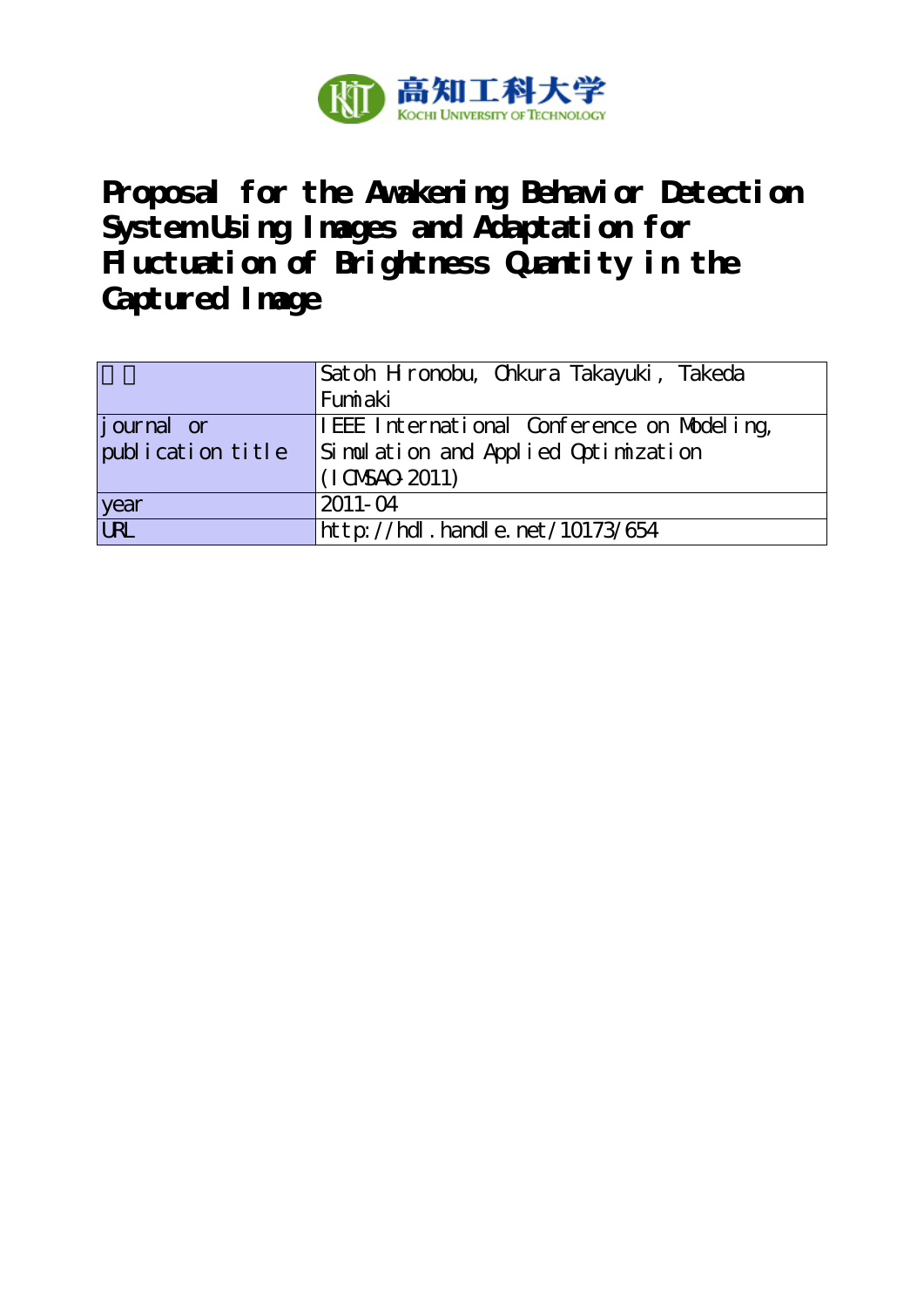# **Proposal for the Awakening Behavior Detection System Using Images and Adaptation for Fluctuation of Brightness Quantity in the Captured Image**

**Hironobu Satoh <sup>1</sup> , Takayuki Ohkura <sup>2</sup> , Fumiaki Takeda <sup>3</sup> 1, 2, <sup>3</sup> Kochi University of Technology**

**185 Miyanokuchi Tosayamada-cho Kami-shi Kochi 782-8502 Japan satoh.hironobu@kochi-tech.ac.jp 145026w@gs.kochi-tech.ac.jp takeda.fumiaki@kochi-tech.ac.jp**

## **Abstract**

Recently, accidents such that seniors fall down from the bed in care facilities or hospitals are increased. To prevent these accidents, we have developed the awakening behavior detection system using Neural Network.

In this paper, it is a problem that the detection success rate of the current system using captured image in the clinical site is not enough.

So, we analyze the captured image in the clinical site. From the result of the histogram analysis, it proves that the fluctuation of brightness quantity makes decrease the detection capability. Therefore, to decrease the influence of the brightness quantity, the histogram of the captured image should be equalized.

Finally, we show that the histogram equalization reduces fluctuation of brightness quantity, numerically.

#### **1. Introduction**

Recently, accidents such that seniors fall down from the bed in care facilities or hospitals are increased [1], [2]. To prevent these accidents, caregivers or nurses have to always observe them. However, it is difficult for caregivers or nurses to keep observing them all time. To aid caregivers or nurses, there are some detecting systems in the field. One is the detection system using pressure sensing mat. Another is the detection system using an infrared sensor. However, these systems have some problems. First, the previous system detects senior's behavior when the senior have just fallen. Second, the system detects senior's behavior when they only sit up on the bed. To solve the problem, we propose an awakening detection system using Neural Network (NN) [3]-[6] in hospital use. The purpose of this research is detecting the objective person's behavior such as falling down from the bed. In this research, the system classifies the objective person's behavior into five states. Namely, they are lying in the bed, being sitting up in the bed, sitting in the bed, almost falling from the bed, and having fallen from the bed, respectively. First of all, an image of the objective person in the bed is captured by the Web camera. Then, the captured images are detected into five states using the NN, respectively.

In this paper, until now, the captured image in the laboratory is used for the experiment. (The captured image in the laboratory is abbreviated to a lab image.) In addition, we make experiment using the awakening behavior detection system in the clinical site. So, the detection capability of the awakening behavior detection system using the captured image in the clinical site for the detection is verified. (The captured image in the clinical site is abbreviated to a clinical image.) From the result of the experiment using the clinical image, it shows that the detection success rate of the system is not enough. As a cause, it is considered that this reason is fluctuation of the brightness quantity in the captured image according to the capturing environment. For this reason, the histogram of the captured image such as the lab image and the clinical one are analyzed. From the result of histogram analysis, it is proved that the brightness distribution is different, respectively. To solve the problem, the histogram of the captured image should be equalized. Finally, we show the effectiveness of the new feature extractive method such as the histogram equalization for fluctuation of brightness quantity.

# **2. SYSTEM CONSTRUCTION**

## **2.1 Hardware**

The detection apparatus is shown in Fig. 1. It is consists of a camera unit and a pedestal unit. The Web camera is set in a camera unit. It can be adjusted from 120 cm to 175 cm above the floor. A pedestal unit, which includes a Personal Computer, must be set as near as possible around the bed. As shown in Fig. 2, the apparatus is set beside the bed.

#### **2.2 Software**

In this research, the system classifies the objective person's behavior into five states. Variety of awakening states is shown in Fig. 3. The NN Construction of the proposed method is shown in Fig.4. Figure 5 shows detection procedure. In this system, the captured image of the objective person's behavior on the bed is captured by the Web camera.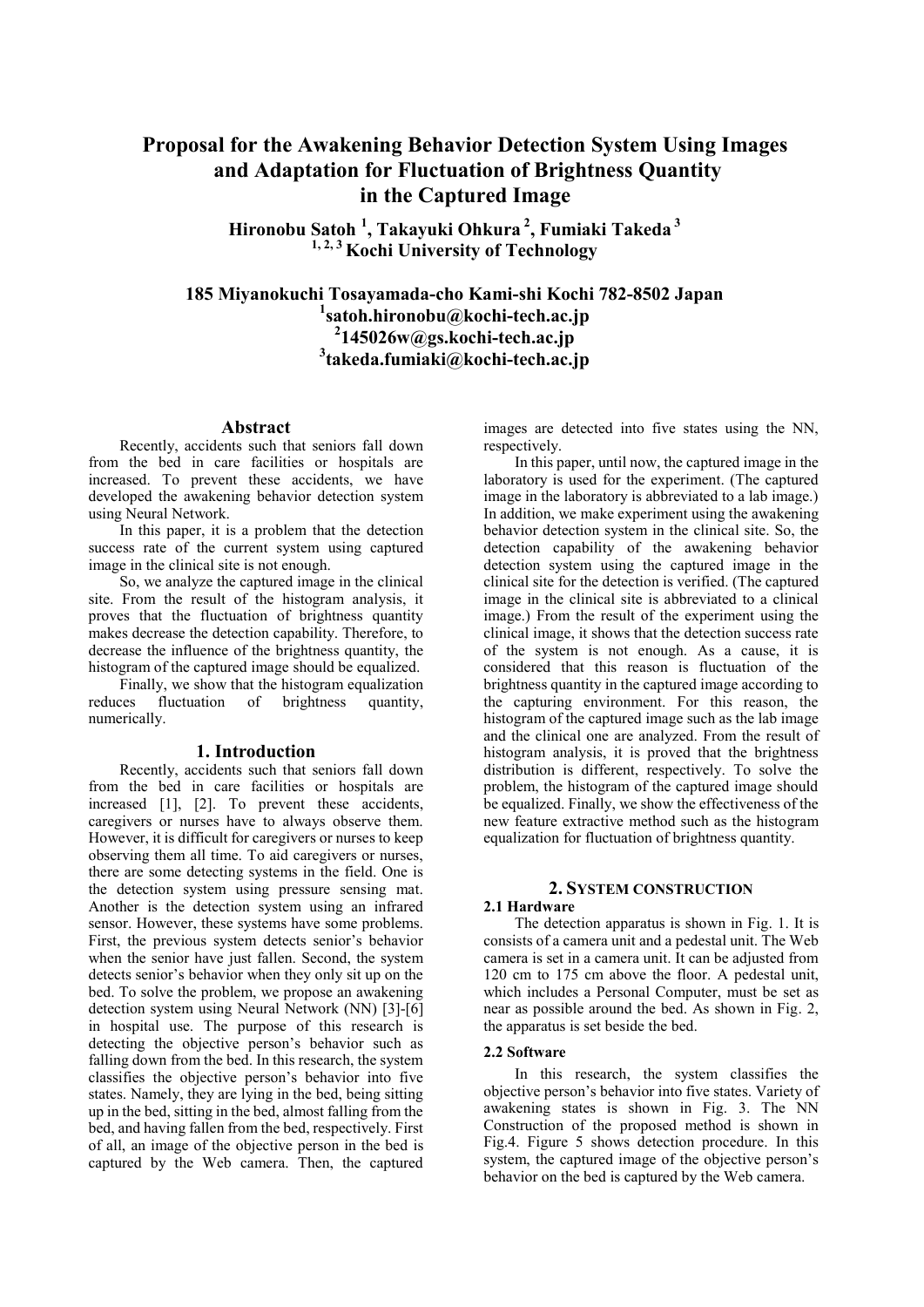

Fig. 1: The Detection apparatus



Fig. 2: Setting feature of the detection apparatus

Next, to make input value of the NN, the feature extraction is executed from the captured images.

Then, a transition of the transformation from the color image to blocked binary image via the gray scale one is shown in Fig. 6.

In the feature extractive method, the captured image is transformed into gray scale image with equation (1). Where V means transformed after value of average brightness, R means red value of average brightness, G means green value of average brightness, B means blue value of average brightness.

$$
V = (R \times 30 + G \times 59 + B \times 11) / 100 \tag{1}
$$

Figure 7 shows the making method for the NN input value. Each image is captured every one second. Four images among five captured images are used as dynamic information. Another image is used as static information. Five images are defined one data set for the detection and the learning. In the first, the feature extraction method of the dynamic information is shown in Fig. 7. The gray-scale image are divided into 36  $(6\times6)$  blocks. Then, each block's values are averaged on each line and each column. Next, averaged values are binarized using a fixed threshold value. Finally, these values are input to the NN. In the second, the feature extraction method of the static information is shown in Fig. 7. The gray-scale image is divided into 200 (20×10) blocks. Then, each block's values are averaged. Next, averaged values are binarized using a fixed threshold. Finally, these values are inputted into the NN. Fig. 8 shows the dividing method of the input data for the dynamic information and static information. We use the improved back propagation algorithm [7]-[10] as a learning algorithm. Equation (2) shows the equation of the improved back propagation algorithm. Where W means weight, t means the sample, η means the positive learning coefficient,  $\alpha$  means the proportional coefficient of inertia term, and β means the proportional coefficient of oscillation term. This algorithm makes it possible to converge faster than usual back propagation algorithms, and easier to escape from local minima.

$$
\Delta Wjk(t) = -\eta \delta kOj + \alpha \Delta Wjk(t-1) + \beta \Delta Wjk(t-2)
$$
 (2)



(c) Sitting (d) Almost falling



Fig. 3: The variety of the awakening states (e) Having fallen





## **3. Influence of the brightness quantity and analysis**

Until now, the learning and the detection are executed using the lab image to verify the effectiveness of the awakening detection system. In the lab image, the setting position of the awakening detection apparatus, the brightness quantity is almost constant.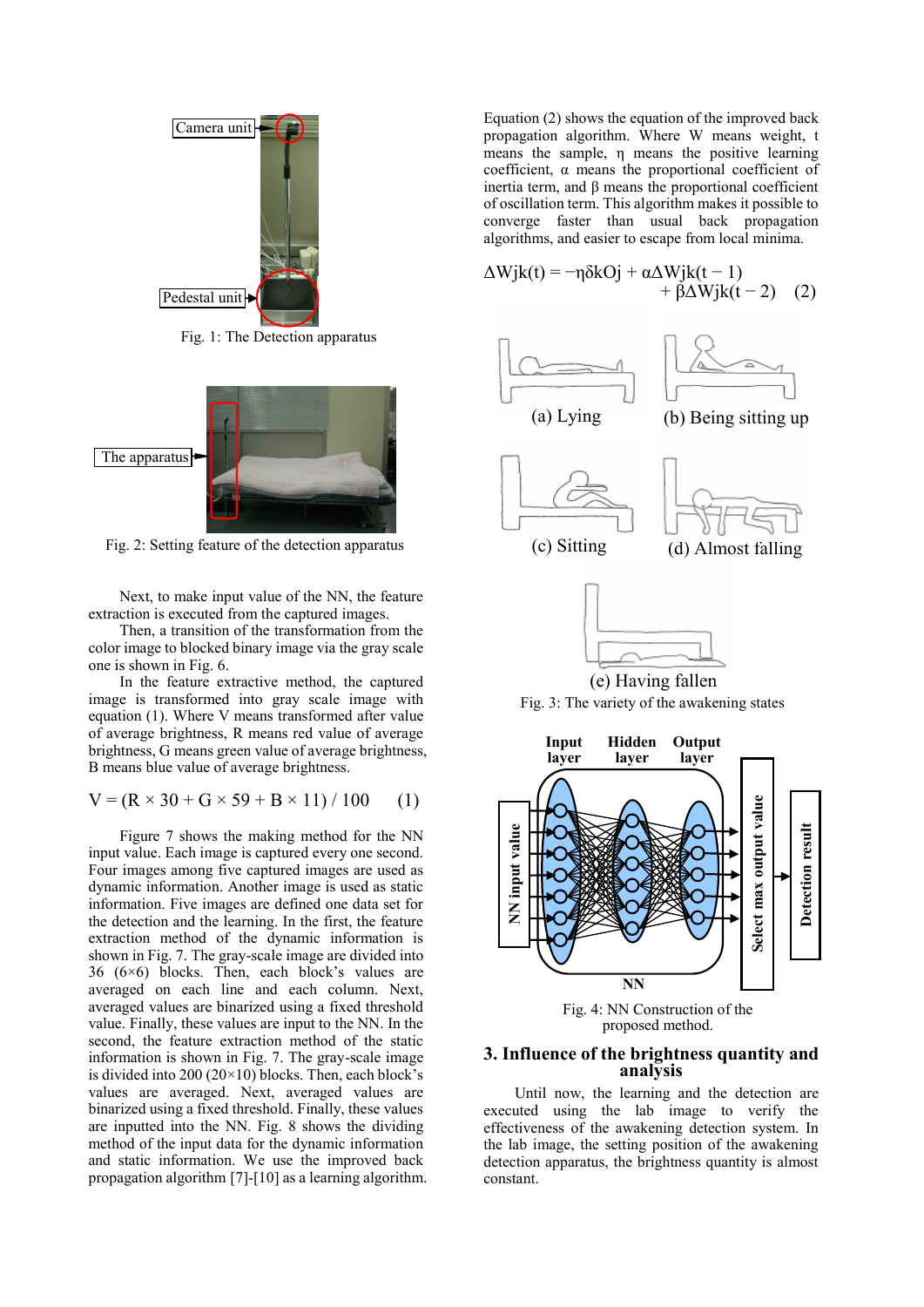

Fig. 5: The procedure of the awakening behavior detection



Fig. 6: Transition of the transformation from the captured image for the NN



Fig. 7: The image of the making method for the NN input value



Fig. 8: Dividing method of the input data

On the other hand, in the clinical image, the awakening detection apparatus and the height of the WEB camera is same to that of the lab image. However, the brightness quantity in the clinical site is not constant. The brightness quantity in the clinical site is changed according to the time. There is some difference about the brightness quantity between the clinical image and the lab image. In this paper, to confirm the detection capability by the difference of the environment between the lab image and the clinical image, the detection experiment using the clinical image is executed.

The detection experiment using the clinical images is shown as follow. First, the captured image is divided into two awakening states. Figure 9 shows two awakening states. As the Fig. 9 indicates, it is defined that the objective person is lying on the center of the bed as safety action. Also, it is defined that the objective person is getting out of the bed as dangerous action. We define result (a) Lying, (b) Being sitting up, and (c) Sitting as safety action using the proposed systems shown in Fig. 10. Otherwise, we define result (d) Almost falling as dangerous action using the proposed system as shown in Fig.10.



(b) Dangerous action Fig. 9: Awakening states (a) Safety action



Fig. 10: Treatment of safety action and dangerous one in the clinical site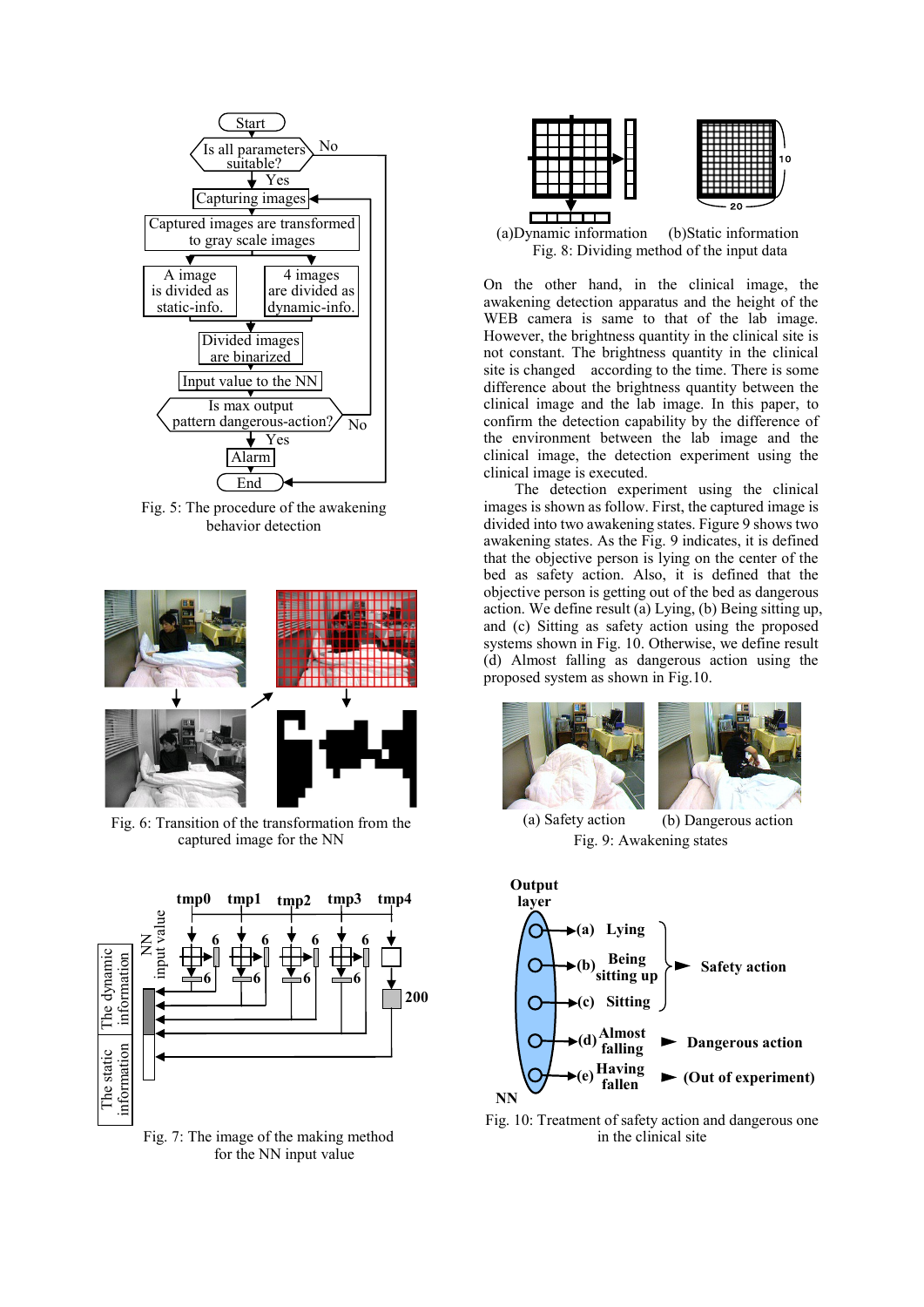In this experiment, 10 data sets of the lab image per appearance are used for the learning. Objective persons of the lab image for the learning are two male (male A and male B). 20 data sets the clinical image per appearance are used for the detection. Objective persons of the clinical images for the detection are one male and one female (male C and female A).

The NN construction is the input layer with 248 neurons, the hidden layer with 30 neurons, and the output layer with 5 neurons.

The detection success rate of this experiment is shown in Table 1. From the experimental result, detection success rate is not enough. The difference of the environment is suspected as a cause.

Table 1. The experimental results using the clinical image

|                                                    | Safety<br>action | Dangerous<br>action |
|----------------------------------------------------|------------------|---------------------|
| Detection<br>success rates<br>(success/<br>trials) | 55.0% (11/20)    | 70.0% (14/20)       |

Thus, in this section, we discuss about the fluctuation of brightness quantity of the captured image, because it is considered that the detection capability is most heavily affected by the fluctuation of brightness quantity in the difference of the environment. Therefore, the brightness range of a detection area (the skin-colored of the objective person in the captured image is defined as the detection area.) is confirmed. The detection area of the captured image is shown in the Table 2. In the Table 2, the brightness quantity of the clinical image A is almost same to that of the lab image. The brightness quantity of the clinical image B is lower than that of the lab image. Still more, the clinical image C is higher than that of the lab image.

Table 2. The brightness range of Detection area

|                     | Average of<br>brightness quantity<br>in each image | Brightness range<br>of detection<br>$area(0 - 255)$ |
|---------------------|----------------------------------------------------|-----------------------------------------------------|
| Lab<br>image        | 87                                                 | $50 - 90$                                           |
| Clinical<br>image A | 91                                                 | $60 - 90$                                           |
| Clinical<br>image B | 23                                                 | $10 - 30$                                           |
| Clinical<br>image C | 189                                                | $190 - 220$                                         |

As the Table 2 indicates, it is proved that the detection area has much difference among the clinical image. Additionally, the histogram is made to confirm the detection area. The histogram is shown in the Fig. 11. In these histograms, the inverted color part shows the detection area. The brightness distribution and the brightness range of the detection area are different as show in the Fig. 11. Consequently, there are difference between the converted binary image from the captured image with the high brightness and the converted binary image from the captured image with the low brightness, because the only one threshold value is used to convert from the captured image to the binary image. As a result, it is the reason that the detection success rate is not enough.

To decrease the influence of fluctuation of brightness quantity, the captured image should be equalized by equation (3).





(a) The lab image (b) The clinical image  $\overline{A}$ 





Fig. 11: Histograms and Detection area

Equation (3) shows the processing of the histogram equalization. Where LEVEL means maximum brightness value, SIZE means the pixel number of a target image, i means brightness value, p(i) means the frequency of each brightness value, dl means processed brightness value by the histogram equalization.

$$
dl = \frac{LEVEL}{SIZE} \sum_{i=0}^{d} P(i) \qquad (3)
$$

Therefore, it is supposed that the histogram equalization has a beneficial effect to decrease the influence of fluctuation of brightness quantity in the clinical site. The detection area and the brightness distribution of processed image by histogram equalization are shown in Table 3 and Fig. 12. In these histograms, the inverted color part shows the detection area. As the Table 3 and the Fig. 12 indicate clinical images processed by the histogram equalization, the brightness range of the detection area of clinical images are similar to that of the lab image.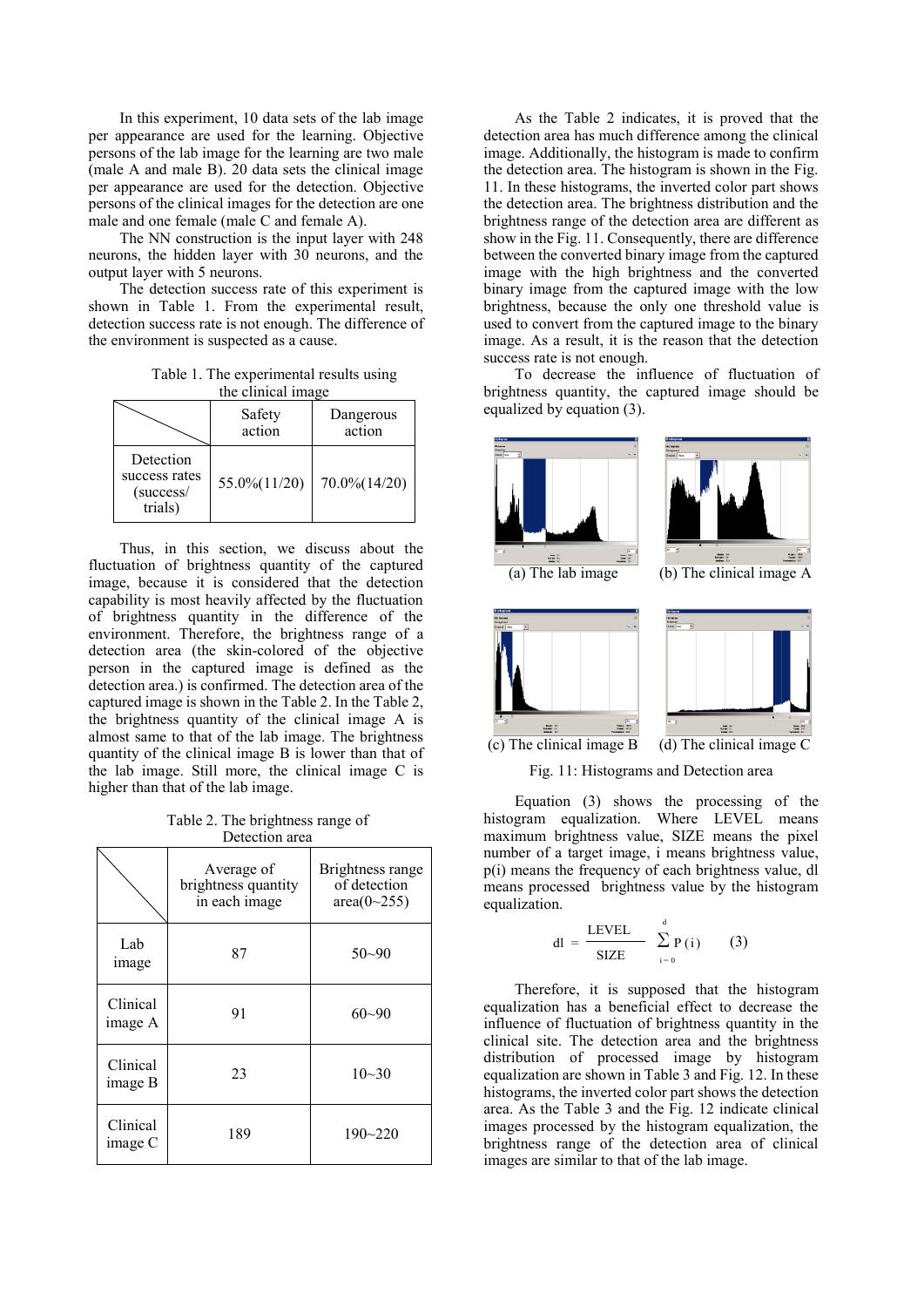| $\sigma$ ) the motogram equanzation |                                       |  |
|-------------------------------------|---------------------------------------|--|
|                                     | Brightness range<br>of detection area |  |
|                                     | $(0-255)$                             |  |
| Lab image                           | $110 - 150$                           |  |
| Clinical<br>image A                 | $90 - 130$                            |  |
| Clinical<br>image B                 | $110 - 170$                           |  |
| Clinical<br>image C                 | $100 - 130$                           |  |

Table 3. Detection area of the processed image by the histogram equalization





(a) The lab image (b) The clinical image A





(c) The clinical image  $B$  (d) The clinical image C

Fig. 12: The histogram and Detection area of the processed image by the histogram equalization

Next, to verify decreasing the influence of fluctuation of brightness quantity, detective experiment is executed. First, the objective person image with artificially decreased lighting intensity to 3.5 lux is captured (abbreviated as verification image A). The objective person image with normal lighting intensity (abbreviated as verification image B) is captured.

Next, in the verification image A and the verification image B, the original image and the processed image, which are processed by the histogram equalization, are converted to the binary image. At this time, the threshold value is changed from 127 to 168. Because, in the histogram after equalizing, the brightness distribution is shifted from low brightness to high brightness. Then, in the processed image, we show a comparison between binarized verification image A and binarized verification image B as show in Fig. 13 and Fig. 14 respectively.

The binary image converted from the original image of the verification image A and the verification image B is shown in Fig. 13. Also, the binary image converted from the processed image of the verification image A and the verification image B is shown in Fig. 14. As Fig. 13, it is confirmed that binarized original image of verification image A is different to binarized original image of verification image B. As shown in Fig. 14, it is confirmed that binarized processed image of verification image A is similar to the binarized processed image of verification image B. It is considered that the histogram equalization has an excellent beneficial effectiveness on the feature extractive method.







Mosaic silhouette image of verification image A Mosaic silhouette image of verification image B Fig. 13: Mosaic silhouette images by current feature extractive method

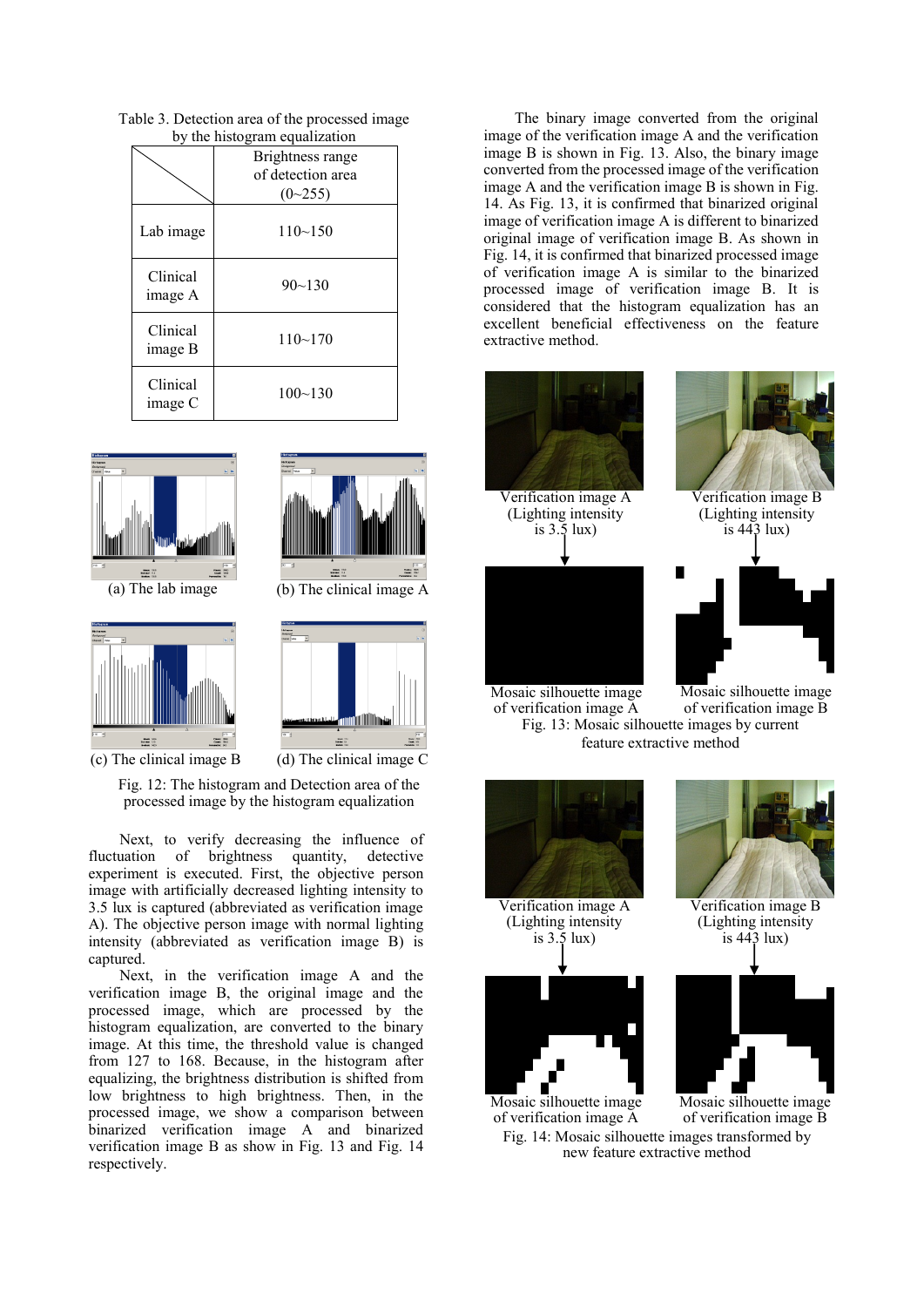| Table 4. Divided 9 groups |                                   |  |
|---------------------------|-----------------------------------|--|
| Group                     | Average of brightness<br>quantity |  |
| 1                         | 8.3                               |  |
| $\overline{2}$            | 30.12                             |  |
| 3                         | 76.43                             |  |
| 4                         | 100.91                            |  |
| 5                         | 125.79                            |  |
| 6                         | 143.39                            |  |
| 7                         | 186.07                            |  |
| 8                         | 226.62                            |  |
| 9                         | 247.45                            |  |

Table 5. Experimental results without the histogram equalization

| the motogram equanzation  |                  |                     |         |
|---------------------------|------------------|---------------------|---------|
|                           | Safety<br>action | Dangerous<br>action | Average |
| Detection<br>success rate | 100.00%          | 38.75%              | 69.37%  |
| Success/<br>trials        | 80/80            | 31/80               | 111/160 |

Table 6. Experimental results with the histogram equalization

|                           | Safety<br>action | Dangerous<br>action | Average |
|---------------------------|------------------|---------------------|---------|
| Detection<br>success rate | 91.25%           | 95.00%              | 93.12%  |
| Success/<br>trials        | 73/80            | 76/80               | 149/160 |

## **4. Verification of detective capability for the histogram equalization 4.1 Simulation**

In this section, the detective capability of the histogram equalization is confirmed by simulation. In this simulation, the objective person are 2 male (male A, male B). Here, it is needed that between from low brightness image to high brightness image is saved. So, the brightness of the room and exposure of the camera are changed while detecting. Therefore, the light in a laboratory and the exposure of the WEB camera are changed while capturing images. Next, captured image are classify into 9 groups according to the difference of the brightness. Table 4 shows each group. For the learning, 20 images each person and each pattern in the group 5, whose average of the brightness is 125.79, is used.

The detection success rate of this experiment without the histogram equalization is shown in Table 5. The detection success rate of this experiment with the histogram equalization is shown in Table 6.

As a result, the detection success rate with the histogram equalization is better than that of without the histogram equalization. Therefore, effectiveness of the histogram equalization is confirmed.

### **4.2 Experiments using online data**

In section 4.1, usefulness of the proposed feature extraction is confirmed. In this section, the detective capability of the awaking behavior detection system is verified using online data. As an experimental condition, detection pattern and subjects are same to the condition of section 4.1. It is needed that from low brightness image to high brightness image is saved. The brightness of the room and exposure of the camera are changed while detecting. Table.7 shows the average of the brightness of the captured image for detective every 7 category. In the experiment for the detection of the dangerous action, subjects behave the dangerous action while one minute. The behavior of the subject is detected every one second. When the subject's behavior is detected dangerous action more than 6 times in 10, this result is judged as correct detection. On the other hand subjects behave the safety action while one minute. When the subject's behavior is detected safety action lower than 6 times in 10, this result is judged as correct detection. The detection while one minute is defined as one set. In dangerous action and safety action, 30 sets is executed every action.

Table 8 shows the average rate of the detection in every action. The detection rate of the safety action is 97.61%. Moreover, the rate of the dangerous action is 91.42%. From this result, the usefulness of the awaking behavior detection system using proposed feature extraction is confirmed.

|  | Table 7. Average brightness in images |  |
|--|---------------------------------------|--|
|  | using for detection                   |  |

| asing for actection |                                      |  |
|---------------------|--------------------------------------|--|
| Group               | Brightness quantity<br>in each group |  |
| 1                   | 2.23                                 |  |
| $\overline{c}$      | 63.82                                |  |
| $\overline{3}$      | 88.28                                |  |
| 4                   | 107.78                               |  |
| 5                   | 141.46                               |  |
| 6                   | 188.77                               |  |
|                     | 223.78                               |  |

|  | Table 8. Detection success rate |  |  |
|--|---------------------------------|--|--|
|--|---------------------------------|--|--|

|                           | Safety<br>action | Dangerous<br>action |
|---------------------------|------------------|---------------------|
| Detection<br>success rate | 97.61%           | 91.42%              |
| Success/<br>trials        | 205/210          | 192/210             |